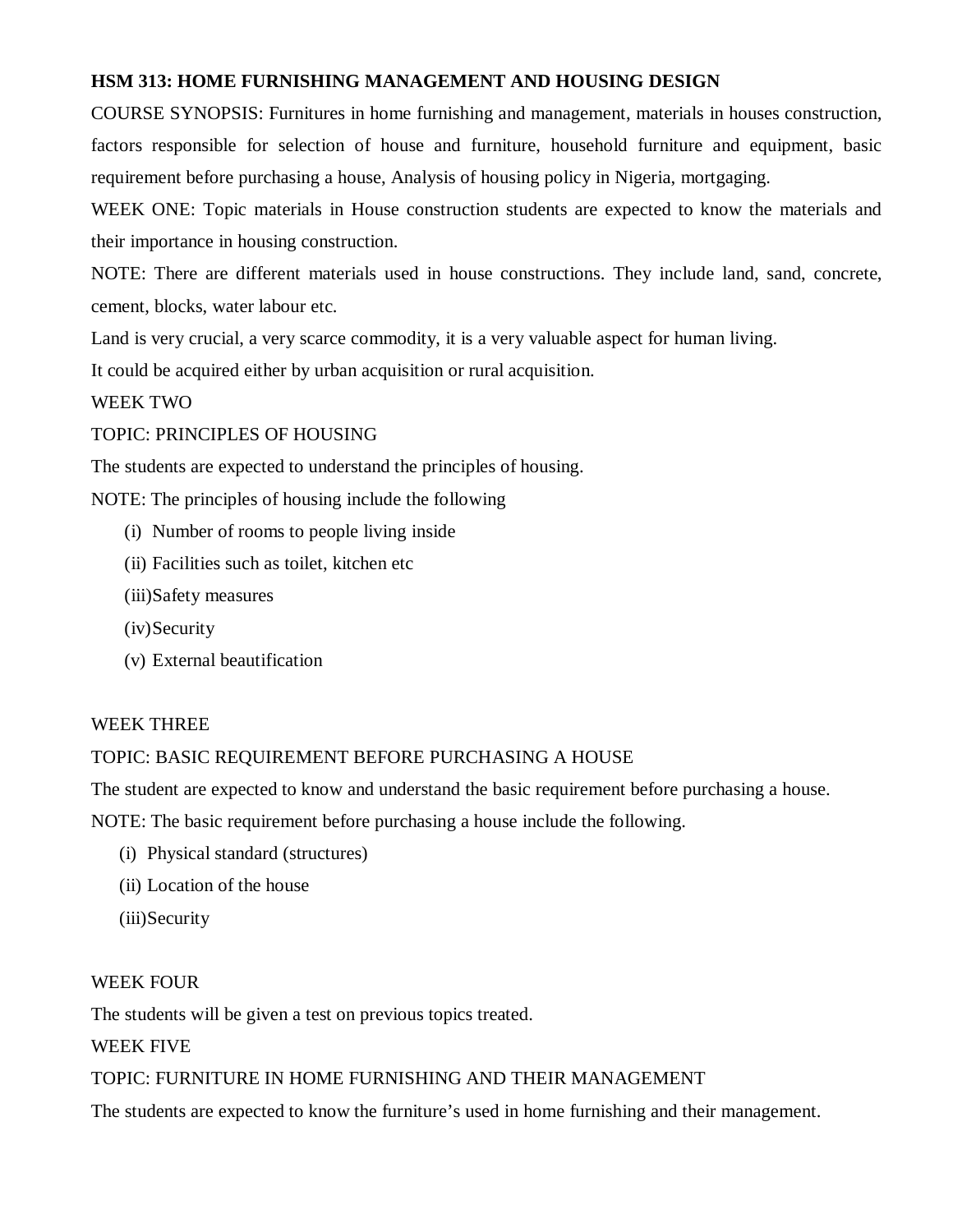NOTE: Furnitures are groups of soft and hard items or materials that are used in both outside and inside the building in other to provide comfort and enhance its aesthetical value.

The types of furniture in home furnishing include

- (i) Hardwood/metal
- (ii) Soft wood
- (iii)Fixtures

### WEEK SIX

## TOPIC: MATERIALS FOR FURNITURE

The students are expected to familiarize themselves with different materials used for furniture.

NOTE: There are different materials used for furniture but the most common material used is the wood others include horns, fibre, glass, aluminum, iron, plastic etc.

#### WEEK SEVEN

The students will be given assignment on materials used for furniture.

## WEEK EIGHT

## TOPIC: GROUP OF FURNITURE

The students are expected to know and understand the different group of furniture.

NOTE: Furnitures are grouped into two categories which are

- 1. Institutional furniture: These are furniture's that serve similar purpose e.g. bed, chairs, tables desk etc.
- 2. Business furniture: These are furniture's used at home, places such as private offices.

#### WEEK NINE

#### MORTGAGING

The students are expected to understand the principles under mortgaging.

NOTE: Mortgaging represent a loan on a house that has to be paid over a specified period of time acting as a personal guarantee that will repay the money borrowed. There are different types of mortgages.

- 1. Adjustable mortgages
- 2. Reverse mortgagees

#### WEEK TEN

# ANALYSIS OF HOUSE DESIGN IN NIGERIA AND MATERIALS FOR HOME FURNISHING

The students are expected to familiarize themselves with different house designs and know the methods of home furnishing.

NOTE: There are different home designs namely